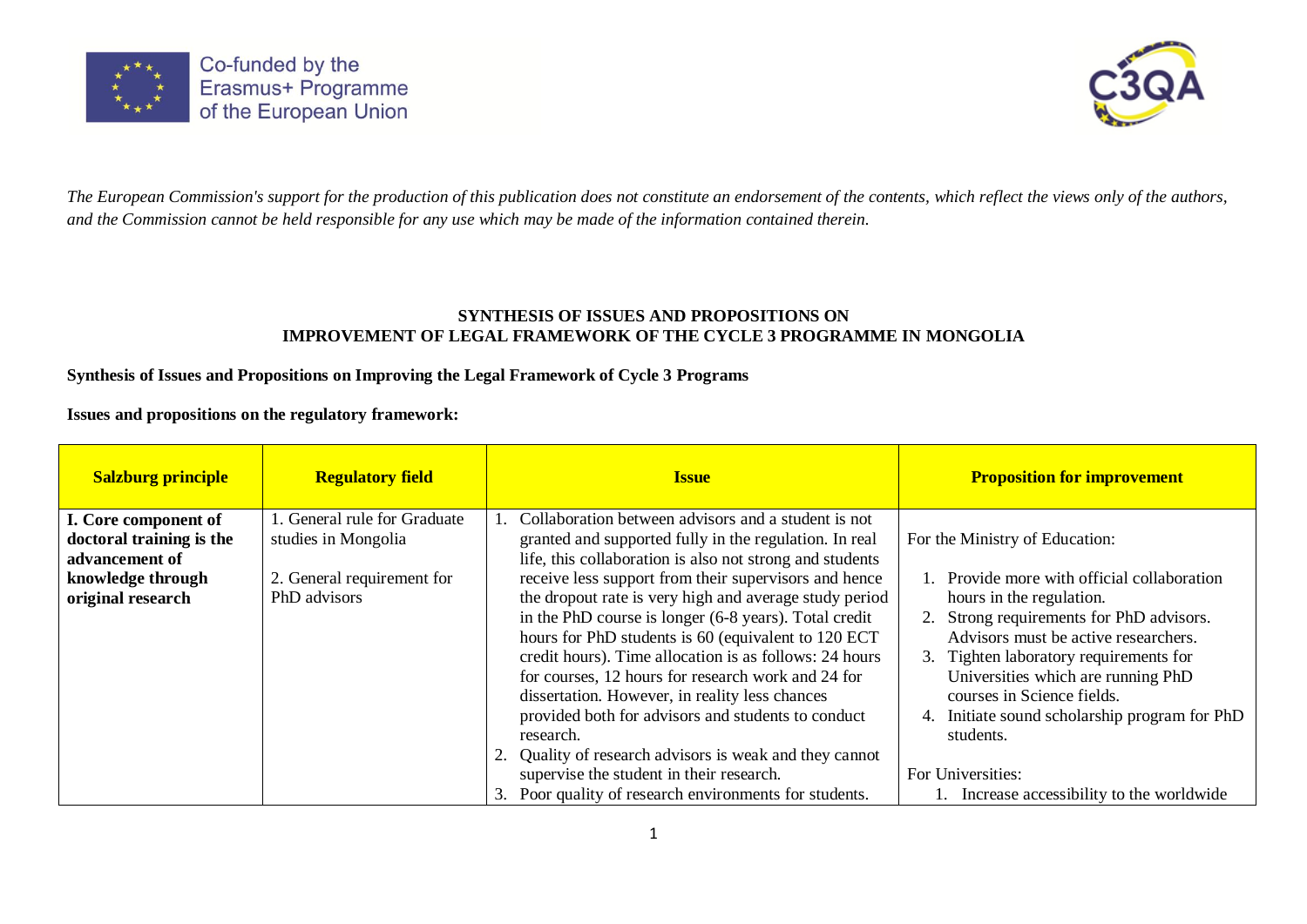



|                                                                                                                                                                                                                                                                                                                                                       |                                                   | Access to the worldwide known research journals is<br>limited except a few universities. Laboratory<br>equipment are out dated for some universities and<br>even some universities doesn't have necessary lab<br>equipment.<br>4. Most PhD students are working while doing a PhD<br>degree research. Students find it hard to concentrate<br>on their research.                                                                                                                                                                                                                                                                                                                                                                                                                                                                                                                                                                                                                                                               | known research journals.<br>2. Improve the quality of laboratories and<br>renew lab equipment.<br>Provide with more contact hours for advisors and<br>students.                                                         |
|-------------------------------------------------------------------------------------------------------------------------------------------------------------------------------------------------------------------------------------------------------------------------------------------------------------------------------------------------------|---------------------------------------------------|--------------------------------------------------------------------------------------------------------------------------------------------------------------------------------------------------------------------------------------------------------------------------------------------------------------------------------------------------------------------------------------------------------------------------------------------------------------------------------------------------------------------------------------------------------------------------------------------------------------------------------------------------------------------------------------------------------------------------------------------------------------------------------------------------------------------------------------------------------------------------------------------------------------------------------------------------------------------------------------------------------------------------------|-------------------------------------------------------------------------------------------------------------------------------------------------------------------------------------------------------------------------|
| II. Embedding in<br>institutional strategies<br>and policies:<br>universities as<br>institutions need to<br>assume responsibility<br>for ensuring that the<br>doctoral programmes<br>and research training<br>they offer are designed<br>to meet new challenges<br>and include<br>appropriate<br>professional career<br>development<br>opportunities. | <b>Regulation on Eduactional</b><br>Rule of HEI's | Here PhD thesis is determined in next way "It<br>should solve problems of great importance related<br>with certain scientific field or made scientific<br>solution on practical problems which are very<br>important in social and economic field of Mongolia.<br>It should be compared with the previous results and<br>decisions, and recensed, shown novelties of the<br>research. Written along with approved structure and<br>requirements. It should include new knowledge,<br>information, justification or theoretical and practical<br>conclusions".<br>It means, PhD thesis should have at least one<br>original idea of doctoral study or some decision of<br>the practical problems which can be technological<br>solution for engineers, for instance.<br>But there are still no clear evaluation requirements<br>for this determination. With this, it is difficult to<br>make clarification on which technological and<br>social, humanity field problems are new or suitable<br>decision of occurred problems. | 1. To make different requirements and<br>outcomes in scientific and<br>technological field and evaluation<br>method.<br>2. To take into account special feature<br>of each programs into the PhD thesis<br>requirement. |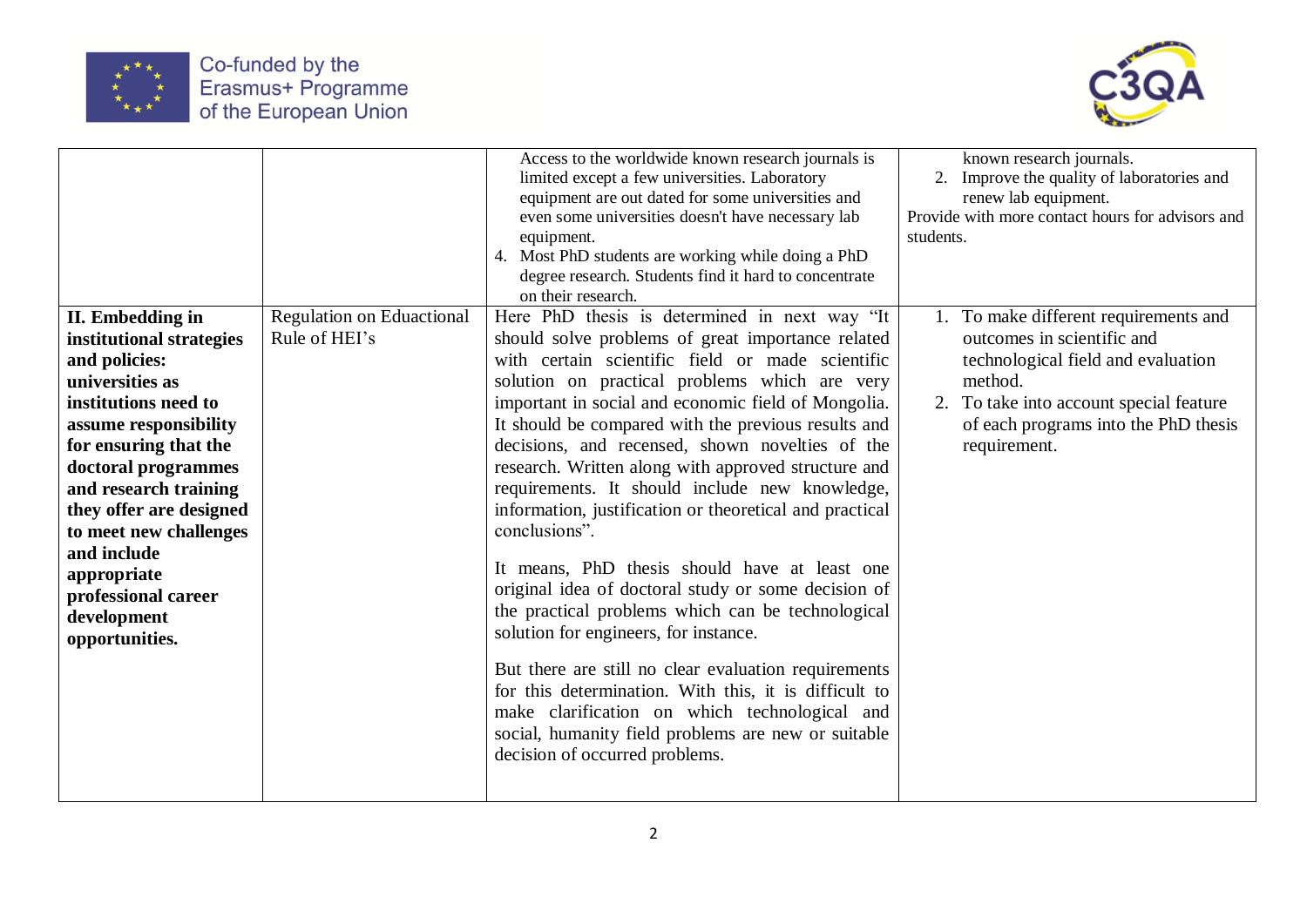



| <b>III.</b> The importance of<br>diversity: the rich<br>diversity of doctoral | Common regulation of<br>graduate study approved by<br>second appendix of $A/370$        | Currently the number of interdisciplinary theses is rather<br>limited. The number of joint doctoral programs is<br>limited. And it's not stable. In 2017, Law Enforcement                                                                                                                                                                                                                                                                                                                                                                                                                                                                                                                                                                                                                                                                                                                |    | 1. To introduce similar experiences of<br>international joint programs.                                                                                                                                                                                                                                                                                                                                                                                                                                            |
|-------------------------------------------------------------------------------|-----------------------------------------------------------------------------------------|------------------------------------------------------------------------------------------------------------------------------------------------------------------------------------------------------------------------------------------------------------------------------------------------------------------------------------------------------------------------------------------------------------------------------------------------------------------------------------------------------------------------------------------------------------------------------------------------------------------------------------------------------------------------------------------------------------------------------------------------------------------------------------------------------------------------------------------------------------------------------------------|----|--------------------------------------------------------------------------------------------------------------------------------------------------------------------------------------------------------------------------------------------------------------------------------------------------------------------------------------------------------------------------------------------------------------------------------------------------------------------------------------------------------------------|
| programs in Europe-<br>including joint<br>doctorates-is a strength            | order about amending the<br>rules, approving regulation,<br>index, and dissemination of | University of Mongolia organized a conference on<br>opportunity to implement joint master and doctor degree<br>programs. According to the common regulation, "In a                                                                                                                                                                                                                                                                                                                                                                                                                                                                                                                                                                                                                                                                                                                       | 2. | Opportunity for implementing a joint<br>doctoral degree program shall be provided<br>and regulated.                                                                                                                                                                                                                                                                                                                                                                                                                |
| which has to be<br>underpinned by quality<br>and sound practice.              | Master and Doctoral degree                                                              | case of implementing joint and inter-sectoral programs,<br>mutual understanding between universities (domestic and<br>foreign) on credit hours shall be regulated by formal<br>contractual agreement between the universities in line<br>with requirements of related accreditation body".<br>In the case of a foreign institution's researcher works a<br>supervisor, the person has same responsibility of<br>managing and supervising master's and doctoral<br>dissertations for students as the permanent teacher of the<br>university. Further details shall be outlined in training<br>regulations of the university.<br>It is stated that, approval of the state central<br>administrative authority in charge of education matters<br>shall be taken in accordance with related regulations for<br>implementing joint master and doctoral programs with<br>foreign universities. |    | It is necessary to intensify compliance of the<br>common regulation that states effective<br>cooperation with the government, non-<br>governmental organizations, professional<br>associations<br>and<br>employers<br>for<br>implementing joint programs.<br>4. It is necessary to increase opportunities for<br>research work with joint supervisors and<br>based on the outcomes revealed, to elaborate<br>a regulation that will enhance the<br>implementation of interdisciplinary and/or<br>joint PhD theses. |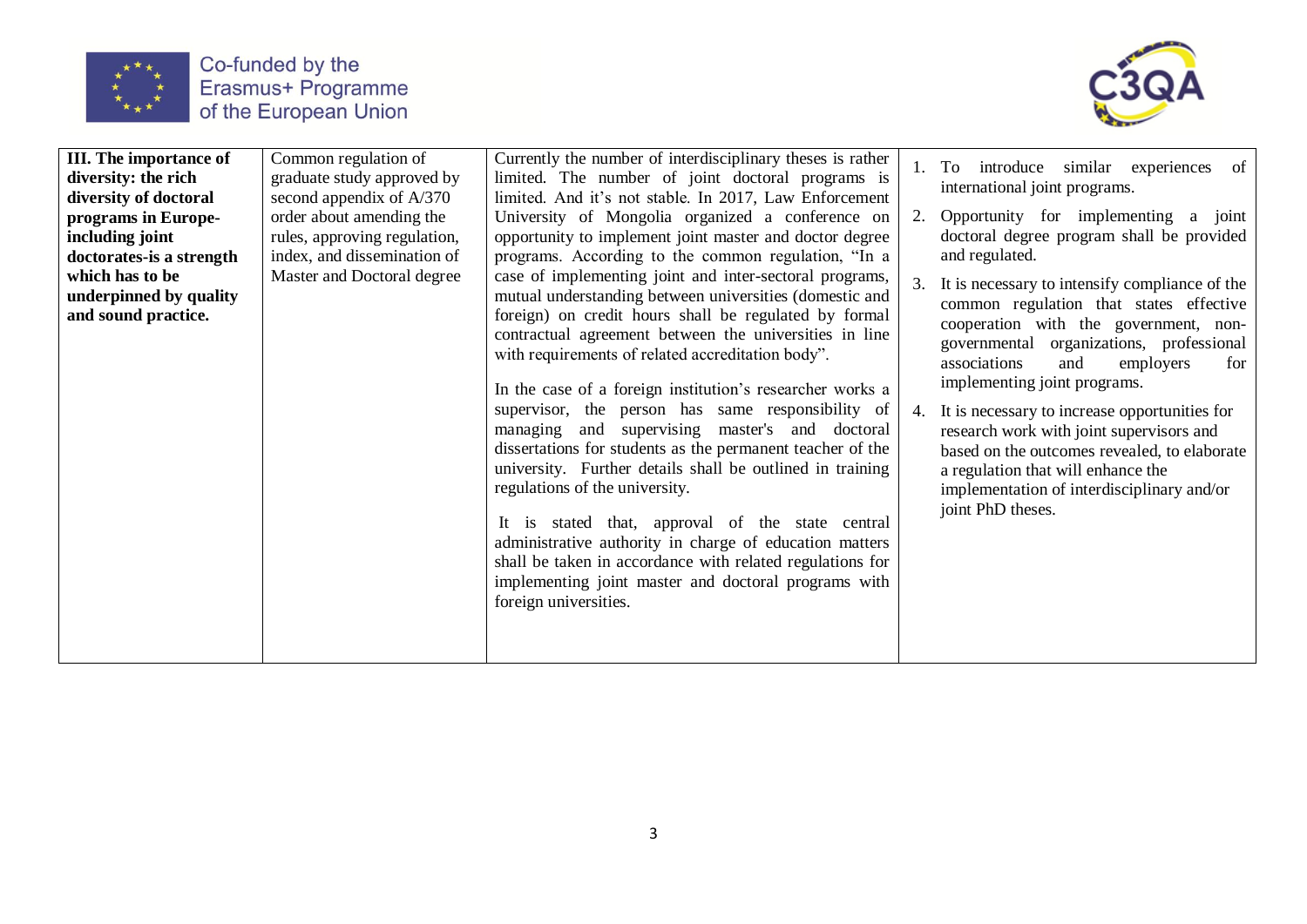



| <b>IV.</b> Doctoral candidates<br>as early stage<br>researchers: should be<br>recognized as<br>professionals -with<br>commensurate rights-<br>who make a key<br>contribution to the<br>creation of new<br>knowledge.                                                                                                                          | Common regulation of<br>graduate study approved by<br>second appendix of A/370<br>order about amending the<br>rules, approving regulation,<br>index, and dissemination of<br>Master and Doctoral degree<br>Rules of HEI's | The proportion of doctors in the university activities is<br>being low. The proportion of students studying in PhD<br>programs is 2.44 percent of the total students. The<br>percentage is 3.44 in state universities and 0.91 percent in<br>private universities.<br>The university does not specify a contract with the<br>doctoral students. The role and responsibilities are<br>unclear. Training regulations of the National University<br>of Mongolia and the Otgontenger University Training<br>Institute does not clearly state the contractual<br>arrangements with a doctoral student.<br>Currently the regulation and corresponding contracts<br>signed with the doctoral student have some articles about<br>the rights and responsibilities of doctoral students, yet at<br>times the scope of the rights is not respected. | 2.<br>3. | Amend the training regulation for including<br>students' representation into Doctoral<br>program committee.<br>Implement contractual arrangements that<br>promote the rights and obligations of<br>participating in the training process<br>Training regulation shall include specific<br>rights and responsibilities of academic<br>organizations and universities to participate<br>research works |
|-----------------------------------------------------------------------------------------------------------------------------------------------------------------------------------------------------------------------------------------------------------------------------------------------------------------------------------------------|---------------------------------------------------------------------------------------------------------------------------------------------------------------------------------------------------------------------------|-------------------------------------------------------------------------------------------------------------------------------------------------------------------------------------------------------------------------------------------------------------------------------------------------------------------------------------------------------------------------------------------------------------------------------------------------------------------------------------------------------------------------------------------------------------------------------------------------------------------------------------------------------------------------------------------------------------------------------------------------------------------------------------------------------------------------------------------|----------|------------------------------------------------------------------------------------------------------------------------------------------------------------------------------------------------------------------------------------------------------------------------------------------------------------------------------------------------------------------------------------------------------|
| V. The crucial role of<br>supervision and<br>assessment: in<br>respect of individual<br>doctoral candidates,<br>arrangements<br>for supervision and<br>assessment should be<br>based<br>on a transparent<br>contractual framework<br>of shared<br>responsibilities between<br>doctoral candidates,<br>supervisors<br>and the institution (and | Rules of HEI's<br>Contract between a PhD<br>student and a HEI                                                                                                                                                             |                                                                                                                                                                                                                                                                                                                                                                                                                                                                                                                                                                                                                                                                                                                                                                                                                                           |          |                                                                                                                                                                                                                                                                                                                                                                                                      |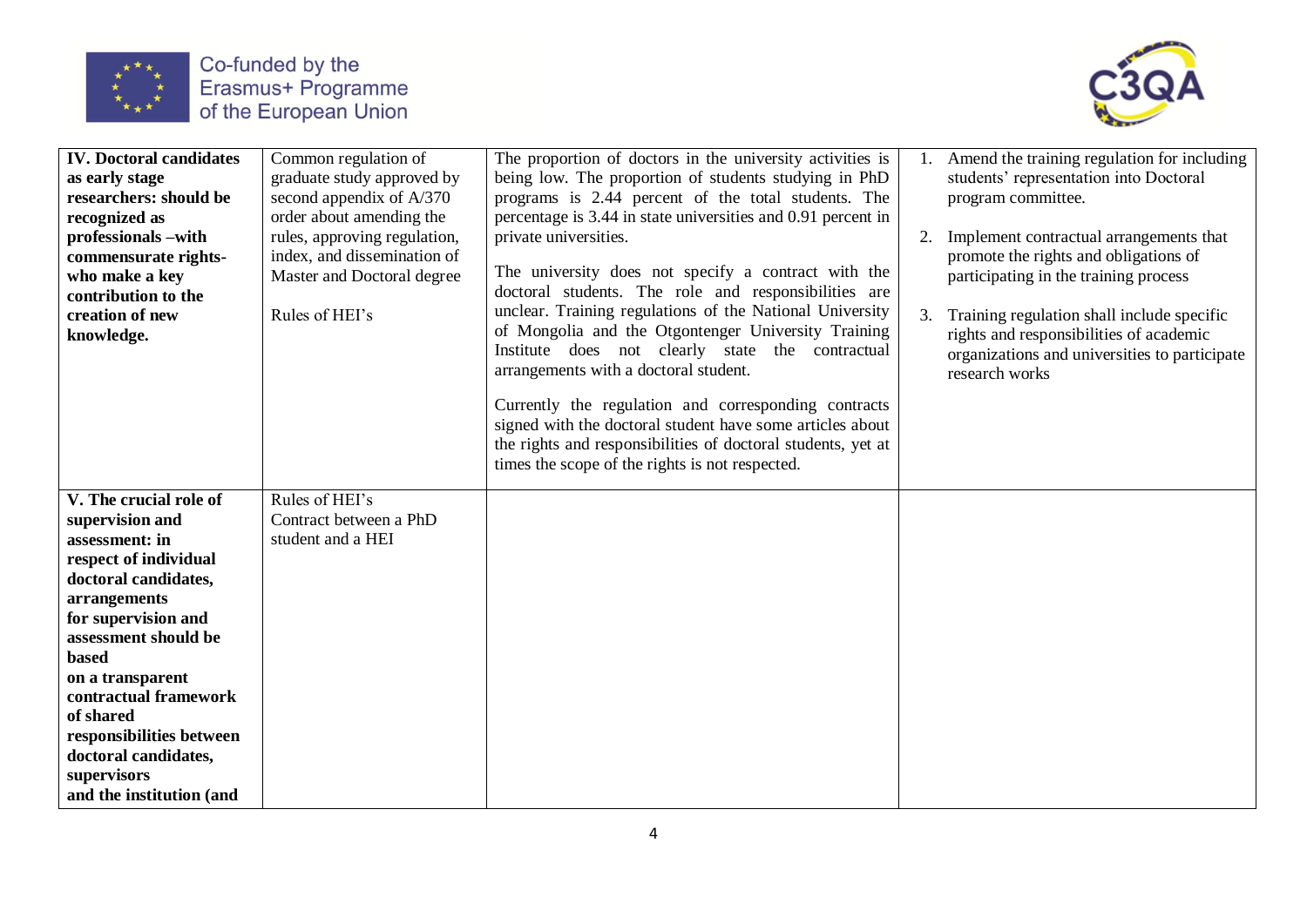



| where appropriate                                |                                                          |              |                                                                                                |  |
|--------------------------------------------------|----------------------------------------------------------|--------------|------------------------------------------------------------------------------------------------|--|
| including<br>other partners).                    |                                                          |              |                                                                                                |  |
|                                                  |                                                          |              |                                                                                                |  |
|                                                  |                                                          |              |                                                                                                |  |
|                                                  |                                                          |              |                                                                                                |  |
|                                                  |                                                          |              |                                                                                                |  |
|                                                  |                                                          |              |                                                                                                |  |
|                                                  |                                                          |              |                                                                                                |  |
|                                                  |                                                          |              |                                                                                                |  |
|                                                  |                                                          |              |                                                                                                |  |
|                                                  |                                                          |              |                                                                                                |  |
|                                                  |                                                          |              |                                                                                                |  |
|                                                  |                                                          |              |                                                                                                |  |
|                                                  |                                                          |              |                                                                                                |  |
| <b>Other amendments offered</b>                  |                                                          |              |                                                                                                |  |
| $\mathbf N$                                      | <b>Current State of Affairs</b>                          |              | <b>Proposed Changes</b>                                                                        |  |
| Admission Procedure to the 3 <sup>rd</sup> Cycle |                                                          |              |                                                                                                |  |
| 1.                                               | Requirement for admission                                | ✓            | Include the content of a foreign language knowledge that is capable to conduct research work   |  |
|                                                  | section of the common regulation                         |              |                                                                                                |  |
|                                                  | does not specifically mention                            |              |                                                                                                |  |
|                                                  | about foreign language<br>knowledge and HEIs regulate it |              |                                                                                                |  |
|                                                  | by their admission regulation.                           |              |                                                                                                |  |
|                                                  |                                                          |              |                                                                                                |  |
| 2.                                               | The details of the contracts with                        | $\checkmark$ | Include the content to improve doctoral student of involvement in the training process through |  |
|                                                  | university students are incomplete                       |              | contract between a doctoral student, a university and a supervisor.                            |  |
|                                                  | in the training regulations of                           |              |                                                                                                |  |
|                                                  | universities.                                            |              |                                                                                                |  |
| 3.                                               | Applicants have to undergo an                            | $\checkmark$ | There are no exams on "Principles of Informatics" and foreign languages. But since             |  |
|                                                  |                                                          |              |                                                                                                |  |